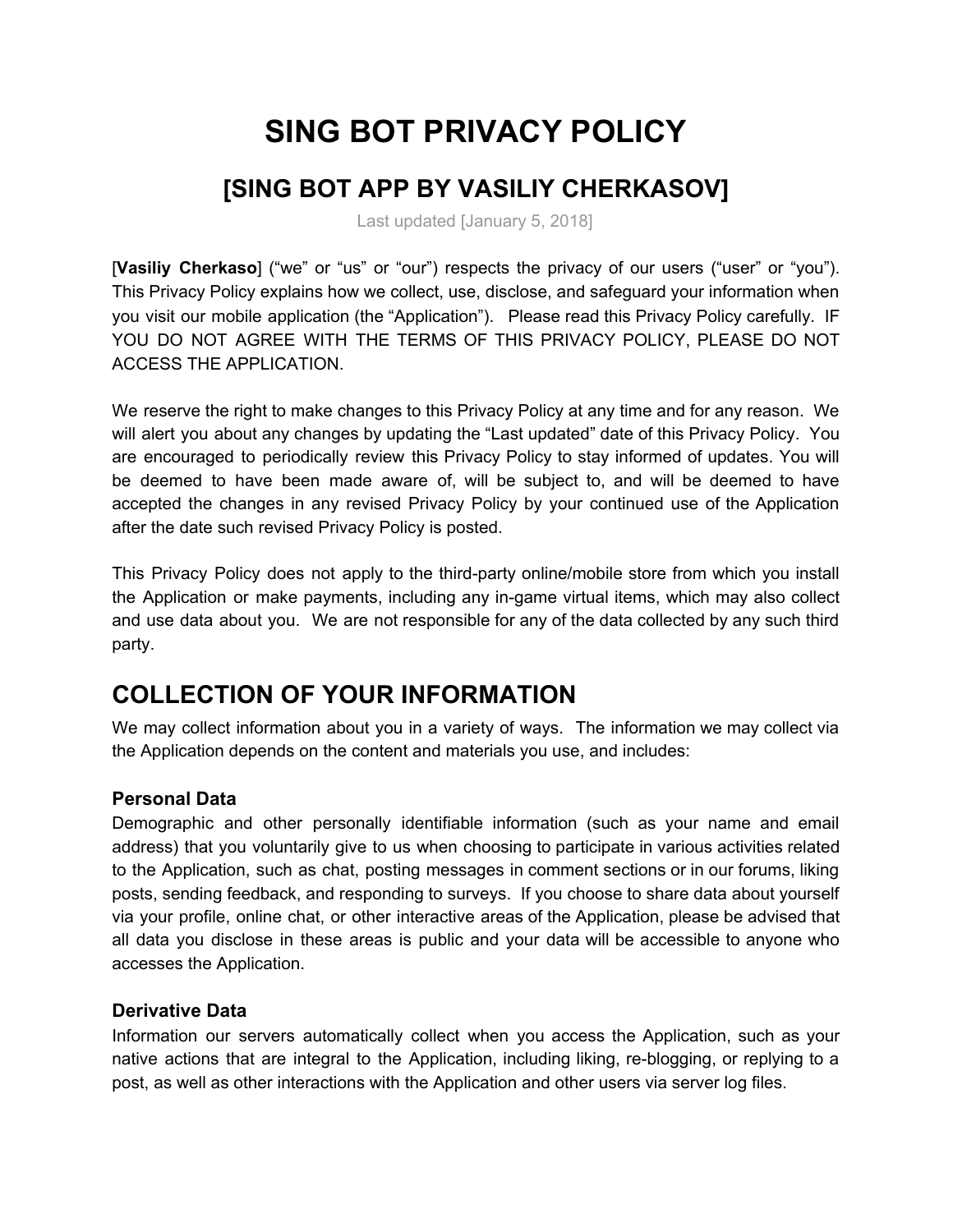#### **Financial Data**

Financial information, such as data related to your payment method (e.g. valid credit card number, card brand, expiration date) that we may collect when you purchase, order, return, exchange, or request information about our services from the Application. [We store only very limited, if any, financial information that we collect. Otherwise, all financial information is stored by our payment processor, [Amazon [Payments,\]](https://pay.amazon.com/us/help/201491260) [[Authornize.Net,\]](https://www.authorize.net/company/privacy/) [Braintree [Payments,](https://www.braintreepayments.com/legal)] [\[Chargify,](https://www.chargify.com/privacy-policy/)] [[Dwolla,\]](https://www.dwolla.com/legal/privacy/) [Google [Checkout,\]](https://payments.google.com/payments/apis-secure/get_legal_document?ldo=0&ldt=privacynotice) [[Paypal,](https://www.paypal.com/us/webapps/mpp/ua/privacy-full)] [\[SafeCharge,\]](https://www.safecharge.com/privacy-cookies-policy/) [[Stripe,\]](https://stripe.com/us/privacy/) [[WePay,\]](https://go.wepay.com/privacy-policy-us) [\[2Checkout,\]](https://www.2checkout.com/policies/privacy-policy/) [other], and you are encouraged to review their privacy policy and contact them directly for responses to your questions.

#### **Facebook Permissions**

The Application may by default access your **[Facebook](https://www.facebook.com/about/privacy/)** basic account information, including your name, email, gender, birthday, current city, and profile picture URL, as well as other information that you choose to make public. We may also request access to other permissions related to your account, such as friends, checkins, and likes, and you may choose to grant or deny us access to each individual permission. For more information regarding Facebook permissions, refer to the Facebook [Permissions](https://developers.facebook.com/docs/facebook-login/permissions) Reference page.

#### **Data from Social Networks**

User information from social networking sites, such as [Apple's Game Center, Facebook, Google+ Instagram, Pinterest, Twitter], including your name, your social network username, location, gender, birth date, email address, profile picture, and public data for contacts, if you connect your account to such social networks. This information may also include the contact information of anyone you invite to use and/or join the Application.

#### **Geo-Location Information**

We may request access or permission to and track location-based information from your mobile device, either continuously or while you are using the Application, to provide location-based services. If you wish to change our access or permissions, you may do so in your device's settings.

#### **Mobile Device Access**

We may request access or permission to certain features from your mobile device, including your mobile device's [bluetooth, calendar, camera, contacts, microphone, reminders, sensors, SMS messages, social media accounts, storage,] and other features. If you wish to change our access or permissions, you may do so in your device's settings.

#### **Mobile Device Data**

Device information such as your mobile device ID number, model, and manufacturer, version of your operating system, phone number, country, location, and any other data you choose to provide.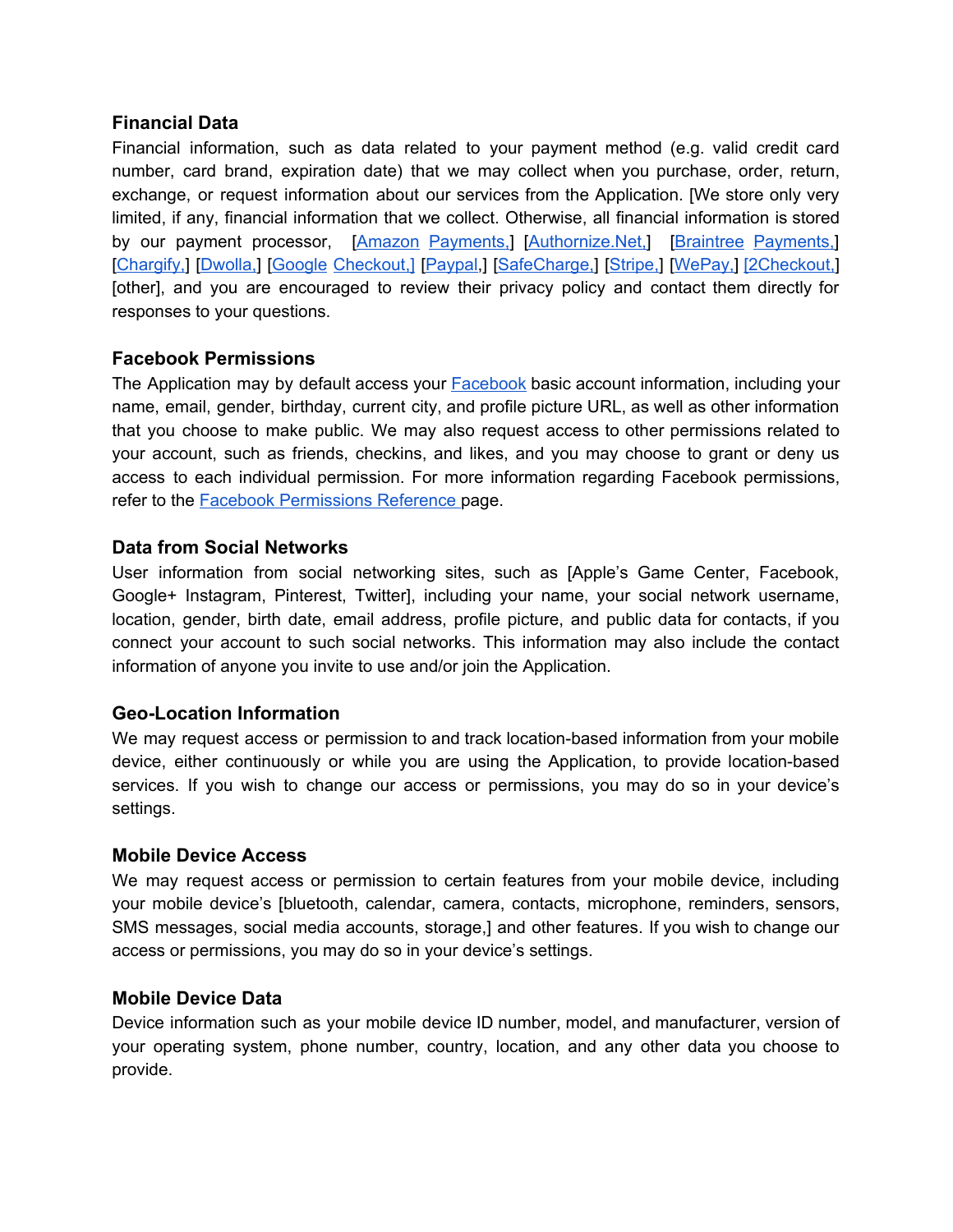#### **Push Notifications**

We may request to send you push notifications regarding your account or the Application. If you wish to opt-out from receiving these types of communications, you may turn them off in your device's settings.

#### **Third-Party Data**

Information from third parties, such as personal information or network friends, if you connect your account to the third party and grant the Application permission to access this information.

#### **Data From Contests, Giveaways, and Surveys**

Personal and other information you may provide when entering contests or giveaways and/or responding to surveys.

### **USE OF YOUR INFORMATION**

Having accurate information about you permits us to provide you with a smooth, efficient, and customized experience. Specifically, we may use information collected about you via the Application to:

- 1. Administer sweepstakes, promotions, and contests.
- 2. Assist law enforcement and respond to subpoena.
- 3. Compile anonymous statistical data and analysis for use internally or with third parties.
- 4. Create and manage your account.
- 5. Deliver targeted advertising, coupons, newsletters, and other information regarding promotions and the Application to you.
- 6. Email you regarding your account or order.
- 7. Enable user-to-user communications.
- 8. Fulfill and manage purchases, orders, payments, and other transactions related to the Application.
- 9. Generate a personal profile about you to make future visits to the Application more personalized.
- 10. Increase the efficiency and operation of the Application.
- 11. Monitor and analyze usage and trends to improve your experience with the Application.
- 12. Notify you of updates to the Application.
- 13. Offer new products, services, mobile applications, and/or recommendations to you.
- 14. Perform other business activities as needed.
- 15. Prevent fraudulent transactions, monitor against theft, and protect against criminal activity.
- 16. Process payments and refunds.
- 17. Request feedback and contact you about your use of the Application.
- 18. Resolve disputes and troubleshoot problems.
- 19. Respond to product and customer service requests.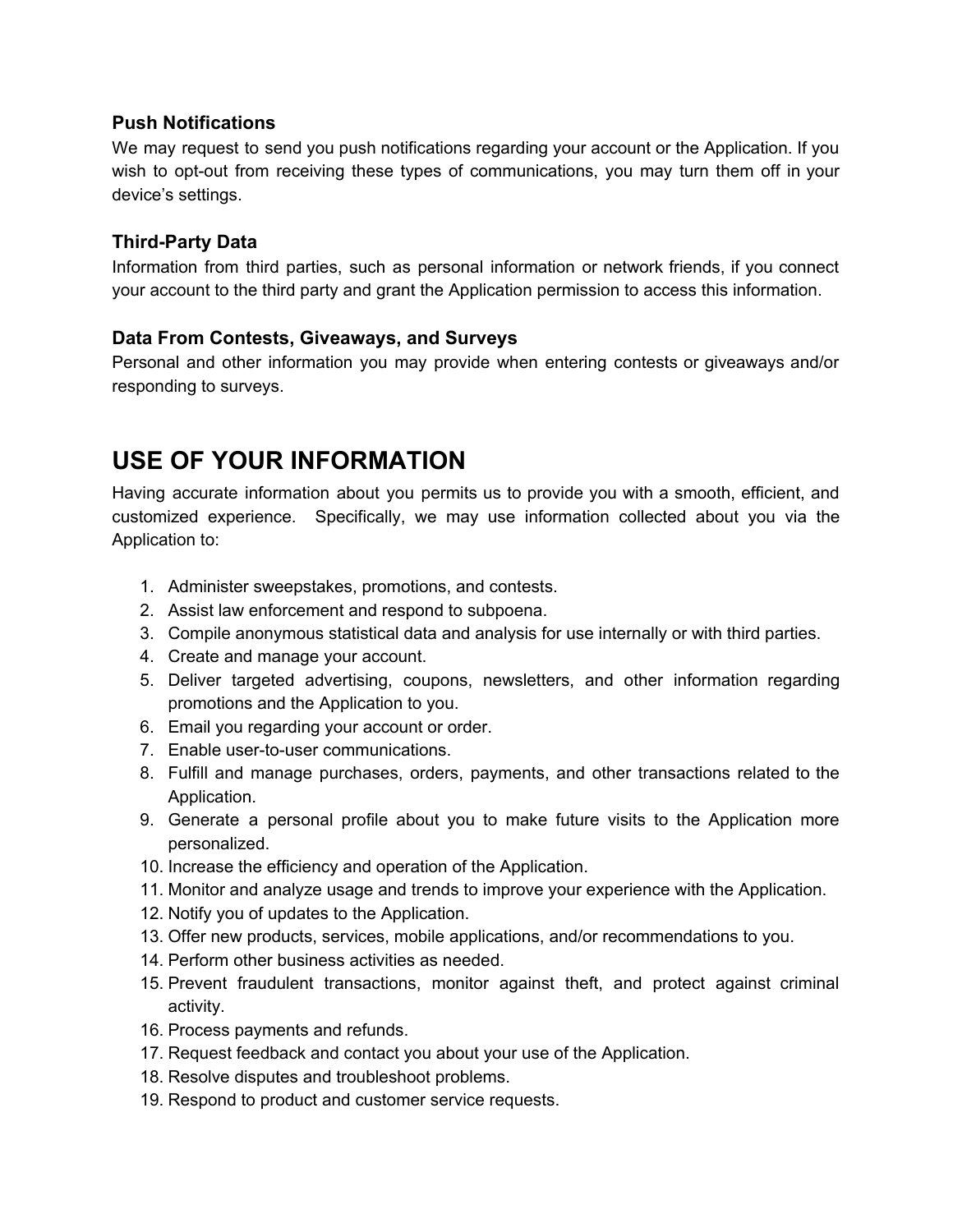- 20. Send you a newsletter.
- 21. Solicit support for the Application.
- 22. [Other]

### **DISCLOSURE OF YOUR INFORMATION**

We may share information we have collected about you in certain situations. Your information may be disclosed as follows:

#### **By Law or to Protect Rights**

If we believe the release of information about you is necessary to respond to legal process, to investigate or remedy potential violations of our policies, or to protect the rights, property, and safety of others, we may share your information as permitted or required by any applicable law, rule, or regulation. This includes exchanging information with other entities for fraud protection and credit risk reduction.

#### **Third-Party Service Providers**

We may share your information with third parties that perform services for us or on our behalf, including payment processing, data analysis, email delivery, hosting services, customer service, and marketing assistance.

#### **Marketing Communications**

With your consent, or with an opportunity for you to withdraw consent, we may share your information with third parties for marketing purposes, as permitted by law.

#### **Interactions with Other Users**

If you interact with other users of the Application, those users may see your name, profile photo, and descriptions of your activity, including sending invitations to other users, chatting with other users, liking posts, following blogs.

#### **Online Postings**

When you post comments, contributions or other content to the Applications, your posts may be viewed by all users and may be publicly distributed outside the Application in perpetuity

#### **Third-Party Advertisers**

We may use third-party advertising companies to serve ads when you visit the Application. These companies may use information about your visits to the Application and other websites that are contained in web cookies in order to provide advertisements about goods and services of interest to you.

#### **Affiliates**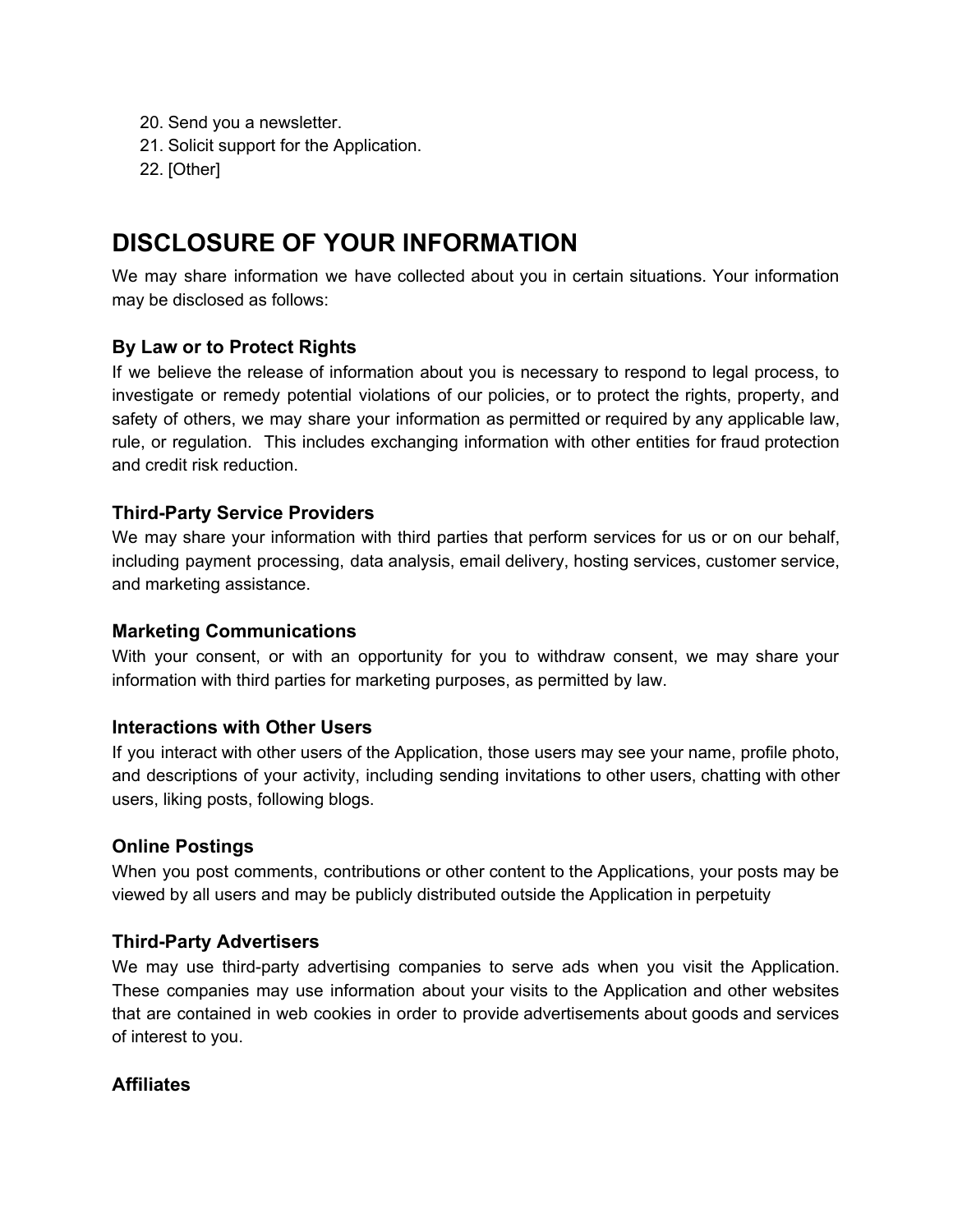We may share your information with our affiliates, in which case we will require those affiliates to honor this Privacy Policy. Affiliates include our parent company and any subsidiaries, joint venture partners or other companies that we control or that are under common control with us.

#### **Business Partners**

We may share your information with our business partners to offer you certain products, services or promotions.

#### **Offer Wall**

The Application may display a third-party-hosted "offer wall." Such an offer wall allows third-party advertisers to offer virtual currency, gifts, or other items to users in return for acceptance and completion of an advertisement offer. Such an offer wall may appear in the Application and be displayed to you based on certain data, such as your geographic area or demographic information. When you click on an offer wall, you will leave the Application. A unique identifier, such as your user ID, will be shared with the offer wall provider in order to prevent fraud and properly credit your account.

#### **Social Media Contacts**

If you connect to the Application through a social network, your contacts on the social network will see your name, profile photo, and descriptions of your activity.

#### **Other Third Parties**

We may share your information with advertisers and investors for the purpose of conducting general business analysis. We may also share your information with such third parties for marketing purposes, as permitted by law.

#### **Sale or Bankruptcy**

If we reorganize or sell all or a portion of our assets, undergo a merger, or are acquired by another entity, we may transfer your information to the successor entity. If we go out of business or enter bankruptcy, your information would be an asset transferred or acquired by a third party. You acknowledge that such transfers may occur and that the transferee may decline honor commitments we made in this Privacy Policy.

We are not responsible for the actions of third parties with whom you share personal or sensitive data, and we have no authority to manage or control third-party solicitations. If you no longer wish to receive correspondence, emails or other communications from third parties, you are responsible for contacting the third party directly.

# **TRACKING TECHNOLOGIES**

#### **Cookies and Web Beacons**

We may use cookies, web beacons, tracking pixels, and other tracking technologies on the Application to help customize the Application and improve your experience. When you access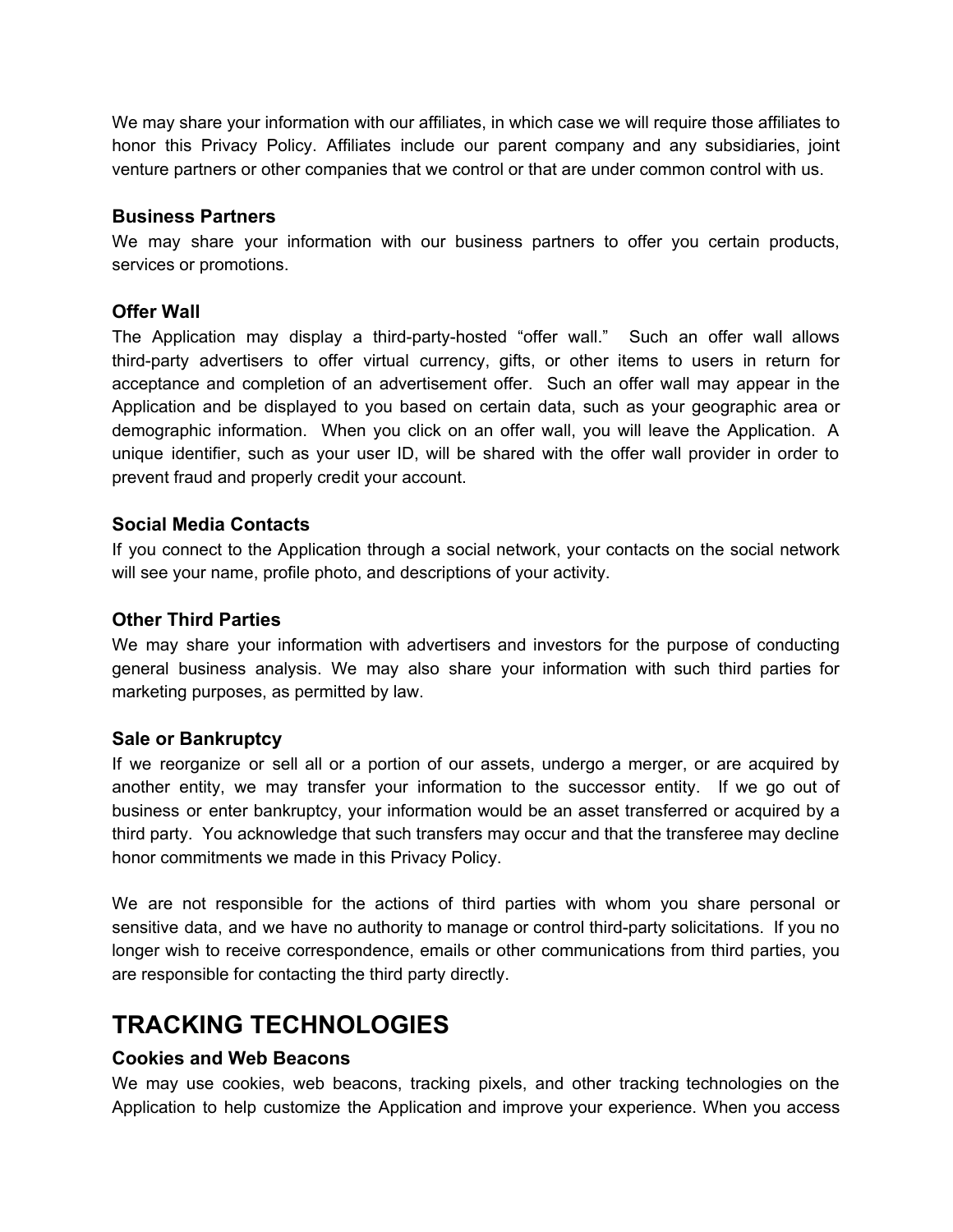the Application, your personal information is not collected through the use of tracking technology. Most browsers are set to accept cookies by default. You can remove or reject cookies, but be aware that such action could affect the availability and functionality of the Application. You may not decline web beacons. However, they can be rendered ineffective by declining all cookies or by modifying your web browser's settings to notify you each time a cookie is tendered, permitting you to accept or decline cookies on an individual basis.

#### **Internet-Based Advertising**

Additionally, we may use third-party software to serve ads on the Application, implement email marketing campaigns, and manage other interactive marketing initiatives. This third-party software may use cookies or similar tracking technology to help manage and optimize your online experience with us. For more information about opting-out of interest-based ads, visit the Network [Advertising](http://www.networkadvertising.org/choices/) Initiative Opt-Out Tool or Digital [Advertising](http://www.aboutads.info/choices/) Alliance Opt-Out Tool.

#### **Website Analytics**

We may also partner with selected third-party vendors[, such as [Adobe [Analytics](http://www.adobe.com/privacy/marketing-cloud.html),] [\[Clicktale,](https://www.clicktale.com/company/privacy-policy/)] [\[Clicky](https://clicky.com/terms),] [\[Cloudfare,](https://www.cloudflare.com/security-policy/)] [\[Crazy](https://www.crazyegg.com/privacy/) Egg,] [Flurry [Analytics,](https://policies.yahoo.com/us/en/yahoo/privacy/products/developer/index.htm)] [Google [Analytics](https://support.google.com/analytics/answer/6004245?hl=en),] [Heap [Analytics](https://heapanalytics.com/privacy),] [\[Inspectlet,](https://www.inspectlet.com/legal#privacy)] [\[Kissmetrics,\]](https://signin.kissmetrics.com/privacy) [\[Mixpanel,](https://mixpanel.com/privacy/)] [[Piwik,](https://piwik.org/privacy/)] and others], to allow tracking technologies and remarketing services on the Application through the use of first party cookies and third-party cookies, to, among other things, analyze and track users' use of the Application, determine the popularity of certain content, and better understand online activity. By accessing the Application, you consent to the collection and use of your information by these third-party vendors. You are encouraged to review their privacy policy and contact them directly for responses to your questions. We do not transfer personal information to these third-party vendors. However, if you do not want any information to be collected and used by tracking technologies, you can install and/or update your settings for one of the following:

[Adobe Privacy [Choices](http://www.adobe.com/privacy/opt-out.html) Page] [\[Clicktale](http://www.clicktale.net/disable.aspx) Opt-Out Feature] [Crazy Egg [Opt-Out](https://www.crazyegg.com/opt-out/) Feature] Digital [Advertising](http://www.aboutads.info/choices/) Alliance Opt-Out Tool [Flurry [Analytics](https://aim.yahoo.com/aim/us/en/optout/) Yahoo Opt-Out Manager] [Google [Analytics](https://tools.google.com/dlpage/gaoptout/) Opt-Out Plugin] [Google Ads [Settings](https://www.google.com/settings/u/0/ads/authenticated?hl=en) Page] [\[Inspectlet](https://www.inspectlet.com/optout) Opt-Out Cookie] [\[Kissmetrics](https://www.kissmetrics.com/user-privacy/) Opt-Out Feature] [\[Mixpanel](https://mixpanel.com/optout/) Opt-Out Cookie] Network [Advertising](http://www.networkadvertising.org/choices/) Initiative Opt-Out Tool

You should be aware that getting a new computer, installing a new browser, upgrading an existing browser, or erasing or otherwise altering your browser's cookies files may also clear certain opt-out cookies, plug-ins, or settings.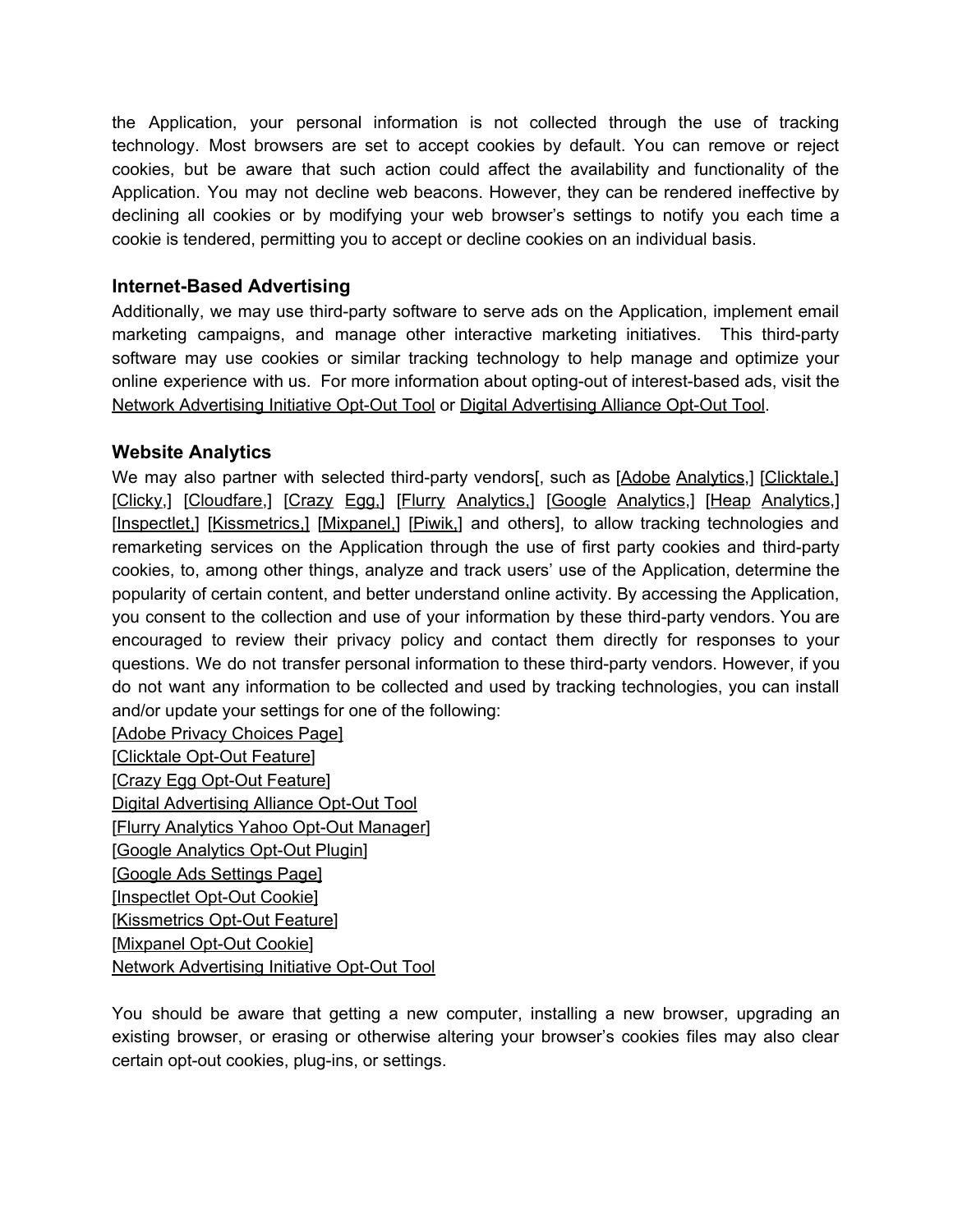# **THIRD-PARTY WEBSITES**

The Application may contain links to third-party websites and applications of interest, including advertisements and external services, that are not affiliated with us. Once you have used these links to leave the Application, any information you provide to these third parties is not covered by this Privacy Policy, and we cannot guarantee the safety and privacy of your information. Before visiting and providing any information to any third-party websites, you should inform yourself of the privacy policies and practices (if any) of the third party responsible for that website, and should take those steps necessary to, in your discretion, protect the privacy of your information. We are not responsible for the content or privacy and security practices and policies of any third parties, including other sites, services or applications that may be linked to or from the Application.

### **SECURITY OF YOUR INFORMATION**

We use administrative, technical, and physical security measures to help protect your personal information. While we have taken reasonable steps to secure the personal information you provide to us, please be aware that despite our efforts, no security measures are perfect or impenetrable, and no method of data transmission can be guaranteed against any interception or other type of misuse. Any information disclosed online is vulnerable to interception and misuse by unauthorized parties. Therefore, we cannot guarantee complete security if you provide personal information.

# **POLICY FOR CHILDREN**

We do not knowingly solicit information from or market to children under the age of 13. If you become aware of any data we have collected from children under age 13, please contact us using the contact information provided below.

# **CONTROLS FOR DO-NOT-TRACK FEATURES**

Most web browsers and some mobile operating systems [and our mobile applications] include a Do-Not-Track ("DNT") feature or setting you can activate to signal your privacy preference not to have data about your online browsing activities monitored and collected. No uniform technology standard for recognizing and implementing DNT signals has been finalized. As such, we do not currently respond to DNT browser signals or any other mechanism that automatically communicates your choice not to be tracked online. If a standard for online tracking is adopted that we must follow in the future, we will inform you about that practice in a revised version of this Privacy Policy.

# **OPTIONS REGARDING YOUR INFORMATION**

#### **[Account Information**

You may at any time review or change the information in your account or terminate your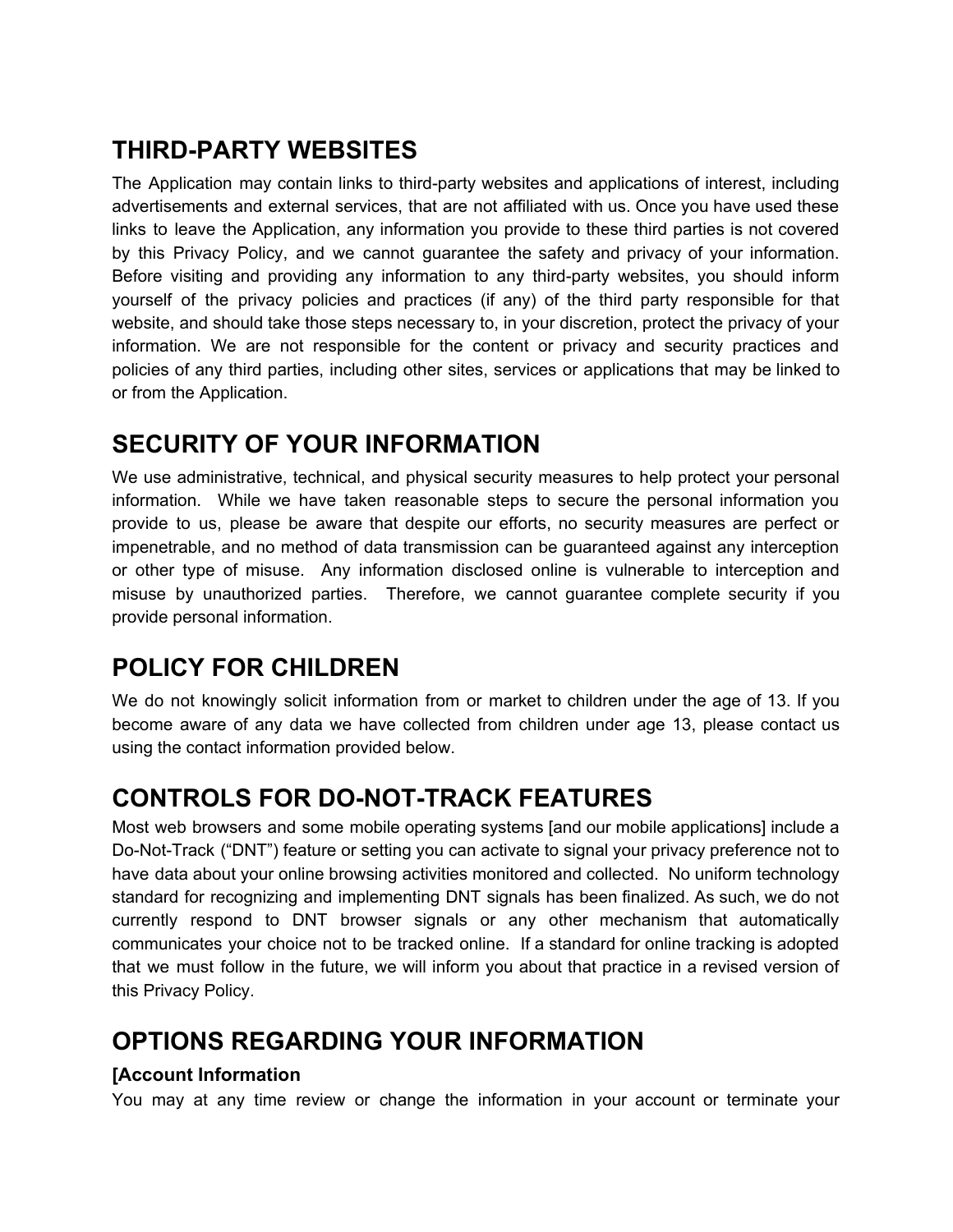account by:

- Logging into your account settings and updating your account
- Contacting us using the contact information provided below
- [Other]

Upon your request to terminate your account, we will deactivate or delete your account and information from our active databases. However, some information may be retained in our files to prevent fraud, troubleshoot problems, assist with any investigations, enforce our Terms of Use and/or comply with legal requirements.]

#### **Emails and Communications**

If you no longer wish to receive correspondence, emails, or other communications from us, you may opt-out by:

- Noting your preferences at the time you register your account with the Application
- Logging into your account settings and updating your preferences.
- Contacting us using the contact information provided below

If you no longer wish to receive correspondence, emails, or other communications from third parties, you are responsible for contacting the third party directly.

# **CALIFORNIA PRIVACY RIGHTS**

California Civil Code Section 1798.83, also known as the "Shine The Light" law, permits our users who are California residents to request and obtain from us, once a year and free of charge, information about categories of personal information (if any) we disclosed to third parties for direct marketing purposes and the names and addresses of all third parties with which we shared personal information in the immediately preceding calendar year. If you are a California resident and would like to make such a request, please submit your request in writing to us using the contact information provided below.

If you are under 18 years of age, reside in California, and have a registered account with the Application, you have the right to request removal of unwanted data that you publicly post on the Application. To request removal of such data, please contact us using the contact information provided below, and include the email address associated with your account and a statement that you reside in California. We will make sure the data is not publicly displayed on the Application, but please be aware that the data may not be completely or comprehensively removed from our systems.

### **CONTACT US**

If you have questions or comments about this Privacy Policy, please contact us at:

[Vasiliy Cherkasov] [Rybalko 2-6] [Belarus, Minsk, 220033]